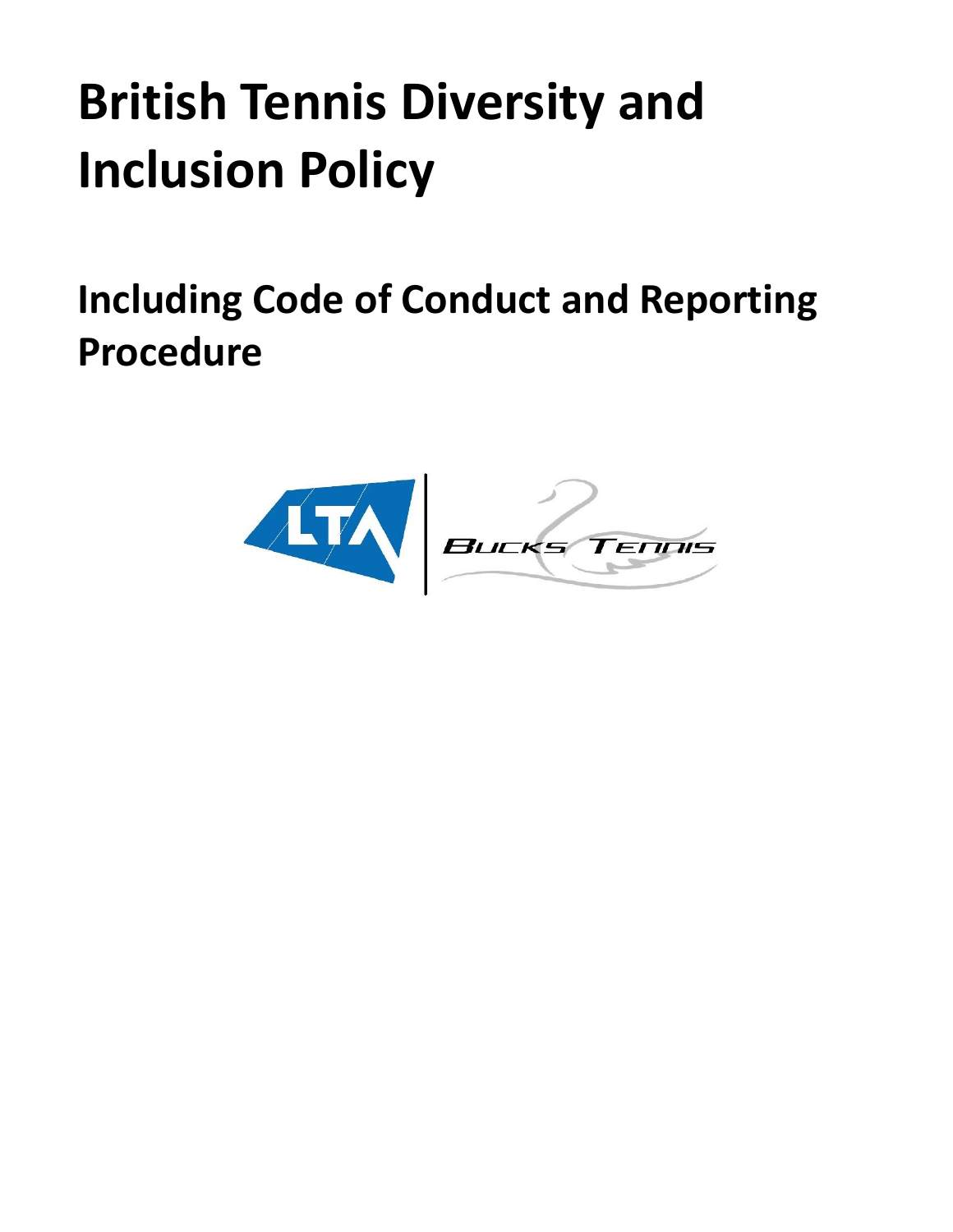# **Concern Reporting Procedure**

Anyone who has concerns that they or someone else is being discriminated against or has been a victim of discriminatory language or behaviour should:

| <b>Respond</b> | Listen carefully to what the person is telling you. Do not interrupt; keep questions to a<br>minimum; do not promise to keep the information secret                                                                                                                                                                                                                                                                                                                          |                                                                                                                                                                                                                                                                                                                                                                                                                                                                                                                                                     |
|----------------|------------------------------------------------------------------------------------------------------------------------------------------------------------------------------------------------------------------------------------------------------------------------------------------------------------------------------------------------------------------------------------------------------------------------------------------------------------------------------|-----------------------------------------------------------------------------------------------------------------------------------------------------------------------------------------------------------------------------------------------------------------------------------------------------------------------------------------------------------------------------------------------------------------------------------------------------------------------------------------------------------------------------------------------------|
| <b>Refer</b>   | Is someone in immediate danger?<br><b>YES</b><br>Call the police (999)<br><b>THEN</b>                                                                                                                                                                                                                                                                                                                                                                                        | <b>NO</b><br>Talk to the county's Welfare Officer in confidence<br>(Insert Name and contact number and email); Talk<br>to the LTA Safeguarding Team * (020 8487 7000) as<br>soon as possible [Mon-Fri, 9am-5pm]. If the<br>Safeguarding Team is unavailable and you want<br>advice before the next working day, call the NSPCC<br>(0808 800 5000) or Parent Line Scotland (0800 028<br>2233) if your concerns is about a child.<br>If your concern us about an adult ask them for<br>details of your Local Authority Adult Social Care<br>Services. |
|                |                                                                                                                                                                                                                                                                                                                                                                                                                                                                              | Hate crime can alternatively be reported through<br>True Vision at www.report-it.org.uk                                                                                                                                                                                                                                                                                                                                                                                                                                                             |
| <b>Record</b>  | Write an objective account of your concerns immediately using the Reporting a Concern Form<br>found on the safeguarding page. Send it to the Safeguarding Team within 48 hours of the<br>concern/disclosure (safeguarding@Ita.org.uk)<br>Handling a concern/disclosure can be emotionally difficult. If you would like to talk to someone<br>after making a concern/disclosure, contact the LTA Safeguarding Team by phone 020 8487 7000<br>or email safeguarding@Ita.org.uk |                                                                                                                                                                                                                                                                                                                                                                                                                                                                                                                                                     |

Tennis Wales Safeguarding Lead (029 2046 3335) Tennis Scotland Safeguarding Lead (0131 444 4154).

(See appendix C for more details on what to do if a disclosure from a child or adult at risk is made to you)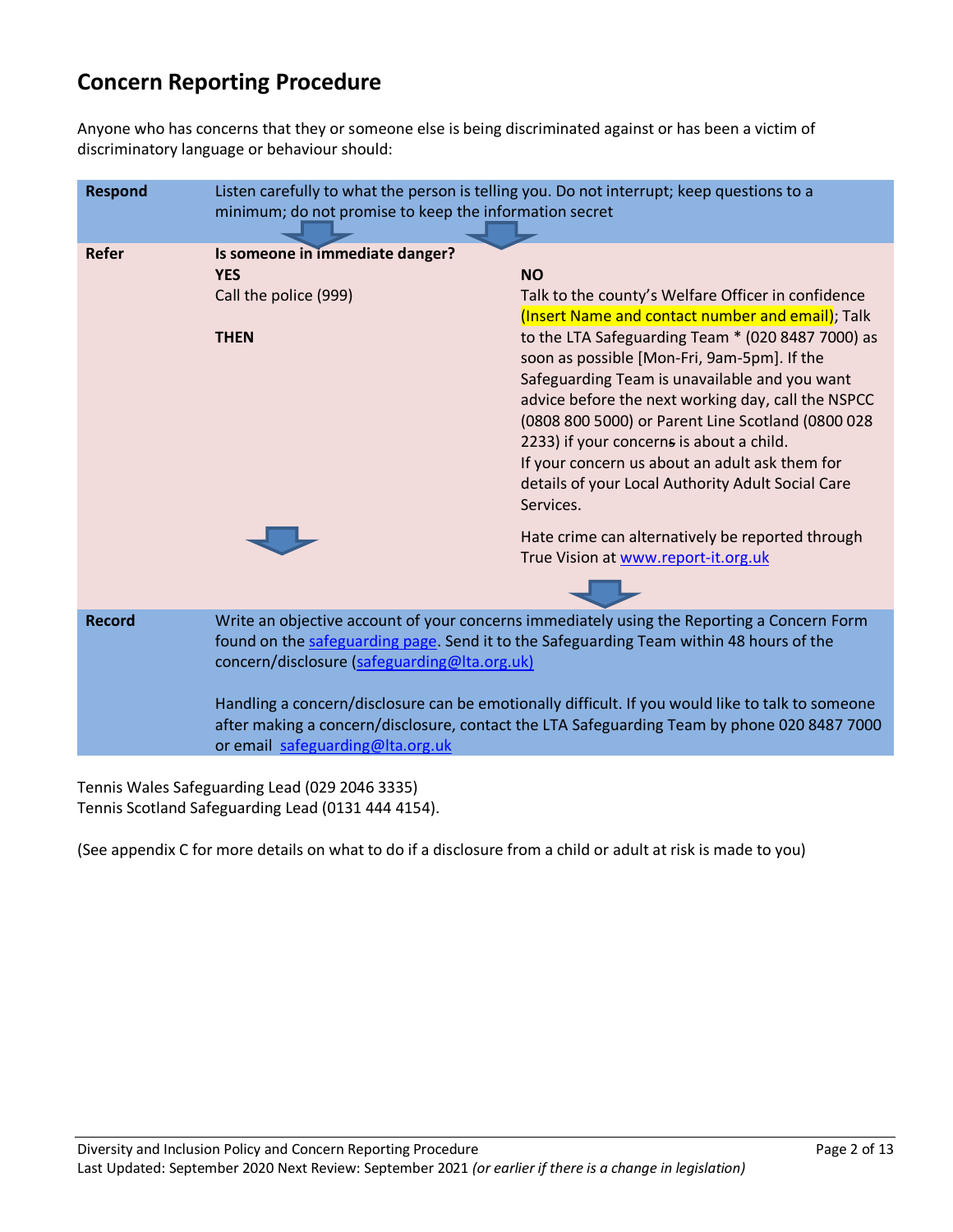#### **Diversity and Inclusion in Bucks Tennis**

This Policy sets out our commitment and includes our Safe and Inclusive Standards, Code of Conduct (page 8) and Reporting Procedure (page 2) and it supports our overall aims for diversity and inclusion that are to ensure that:

- Tennis is diverse and inclusive
- Diversity and inclusion are embedded in our club's culture and our behaviours
- We create a culture where inclusive leadership thrives
- We take a proactive approach using positive action to ensure that communities and individuals are valued and able to achieve their full potential.

To achieve these aims we believe that everyone involved in Tennis has a vital role to play in promoting diversity and inclusion and we ask everyone to become Safe and Inclusive Tennis Champions – proactively promoting Safe and Inclusive tennis and taking action against all forms of discrimination.

We are proud to have a Diversity and Inclusion Policy that demonstrates our commitment to making tennis diverse and inclusive. The commitment to Diversity and Inclusion is upheld by all - Lawn Tennis Association (LTA), Tennis Scotland, Tennis Wales and the Tennis Foundation.

These commitments are fully supported by the Bucks Tennis Committee.

Together we can make a positive difference to people from different backgrounds to participate in Tennis at our club.

Thank you.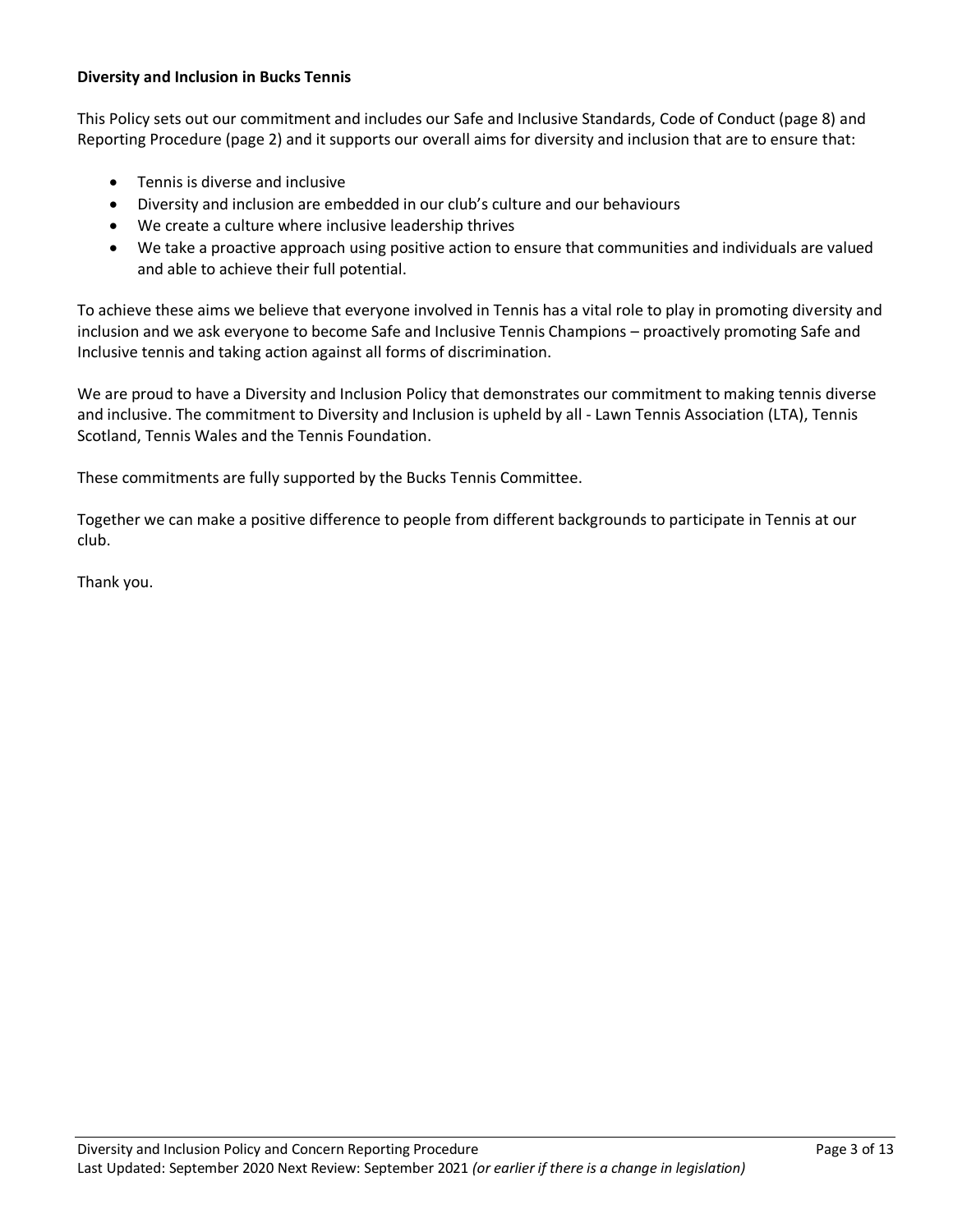#### **Diversity and Inclusion Policy**

#### **1. Policy Statement**

This Diversity and Inclusion Policy, Standards, Code of Conduct and Reporting Procedure are applicable to **Bucks Tennis** and are based on similar policies of:

- The Lawn Tennis Association (LTA)
- Tennis Scotland
- Tennis Wales
- The Tennis Foundation.

As a club we contribute actively to enable more people to play tennis more often, in a manner that it is safe, inclusive, and fair. This applies regardless of a person's age, disability, gender reassignment status, sex, marital or civil partnership status, pregnancy or maternity, race, sex, sexual orientation, religion, race or sexual orientation, socio-economic status or any other background.

We recognise that many concerns and/or disclosures may have both safeguarding and diversity and inclusion elements to them. This policy reflects this through its reporting procedures, which replicate the safeguarding concern reporting procedures.

This Policy strives to minimise risk and support our venue, programmes, events and individuals to deliver and experience a positive tennis experience for everyone. The Reporting Procedures in page 2 outlines how to respond to safeguarding or discrimination concerns/disclosures.

#### **2. Use of Terminology**

We have adopted the following definitions to explain our approach to diversity and inclusion in tennis:

**Discrimination** – treating someone in a less favourable way and causing them harm, because of their age, disability, gender reassignment, marriage or civil partnership, pregnancy or maternity, race, religion or belief, sex or sexual orientation

**Diversity** – acknowledging, celebrating and respecting the differences between groups of people and between individuals. We will work to ensure that people can be assured of an environment in which their rights, dignity and individual worth are respected, and in particular that they are able to enjoy their sport without the threat of intimidation, victimisation, harassment or abuse.

**Harassment** – unwanted conduct related to a relevant protected characteristic, which has the purpose or effect of violating an individual's dignity or creating and intimidating, hostile, degrading, humiliating or offensive environment for that individual or creates an intimidating, hostile, degrading, humiliating or offensive environment. The focus is on the perception of the complainant not the intent of the perpetrator. Employees can complain of behaviour they find offensive even if it is not directed at them.

**Inclusion** – ensuring that tennis is equally accessible to any member of the community so they can be fully involved in whatever capacity they choose; and that they are supported to achieve their potential in any capacity e.g. player, employee, volunteer, coach or official. We will work to ensure that people have a genuine and equal opportunity to participate to the full extent of their own ambitions and abilities, that they feel respected and valued and are not singled out, with regard to their age, disability, gender reassignment status, sex, marital or civil partnership status,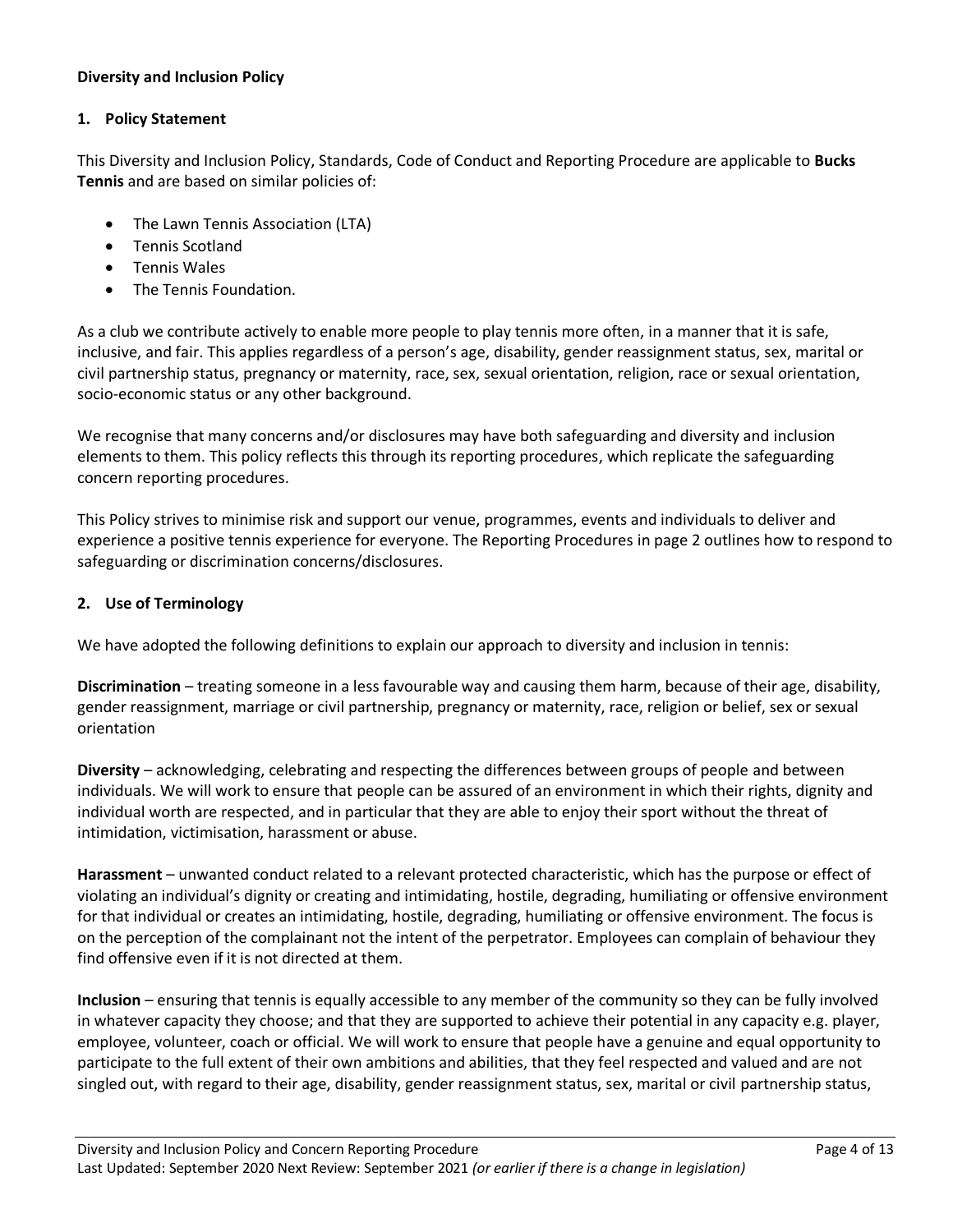pregnancy or maternity, race, sex, sexual orientation, religion, race or sexual orientation, socio-economic status or any other background.

**Positive action** – Bucks Tennis is committed to taking positive steps to counteract the effects of physical or cultural barriers – whether real or perceived – that restrict the opportunity for all sections of the community to participate equally and fully. We will ensure that we institute, support or contribute to appropriate measures or initiatives that enable access to tennis and participation in associated activities by people from any group that is under-represented in tennis or has difficulty accessing it and that they can do so with dignity or without being singled out.

(See Appendix A for full glossary of terms)

# **3. Scope**

Bucks Tennis has direct safe and inclusive responsibility for:

- Staff, consultants, coaches and officials they employ;
- Volunteers, including board members and councillors they recruit;
- Venues they own;
- Events and programmes they run; and
- Ensuring all accreditation requirements are met by accredited coaches, officials and venues.

We recommend and support the development of good diversity and inclusion practice to:

- Accredited coaches, officials and venues;
- Players, parents and carers;
- Volunteers recruited by other organisations;
- Venues hired by or on our behalf
- County Events.

This Policy is in line with national legislation (see appendix B for details of the relevant legislation) and applicable to our county, specifically to every person and place that we have direct safe and inclusive responsibility for.

#### **4. Responsibility for implementation of the Diversity and Inclusion Policy**

#### **Diversity and inclusion is everyone's responsibility: not responding to discriminatory or unacceptable language and behaviour is not an option.**

- The County's Committee and Chair have overall accountability for this Policy and Reporting Procedure, for being the strategic lead on diversity and inclusion and for ensuring compliance with the relevant legislation (see Appendix for details).
- The County's Chair and Safeguarding Officer Venetia Cottman have overall responsibility for implementation of the policy.
- The Chair and Safeguarding Officer of the county are responsible for updating this Policy and Reporting Procedure in line with legislative and organisational developments; and develop a strategic and proactive approach to diversity and inclusion and respond to discrimination concerns.
- The Bucks Tennis County Safeguarding Officer Venetia Cottman is responsible for supporting the county to identify where diversity and inclusion support is required; to implement safe and inclusive procedures; promote diversity and inclusion principles, including the Safeguarding and Reporting Procedure, to all the venues they manage, programmes, events and individuals including players, parents and carers.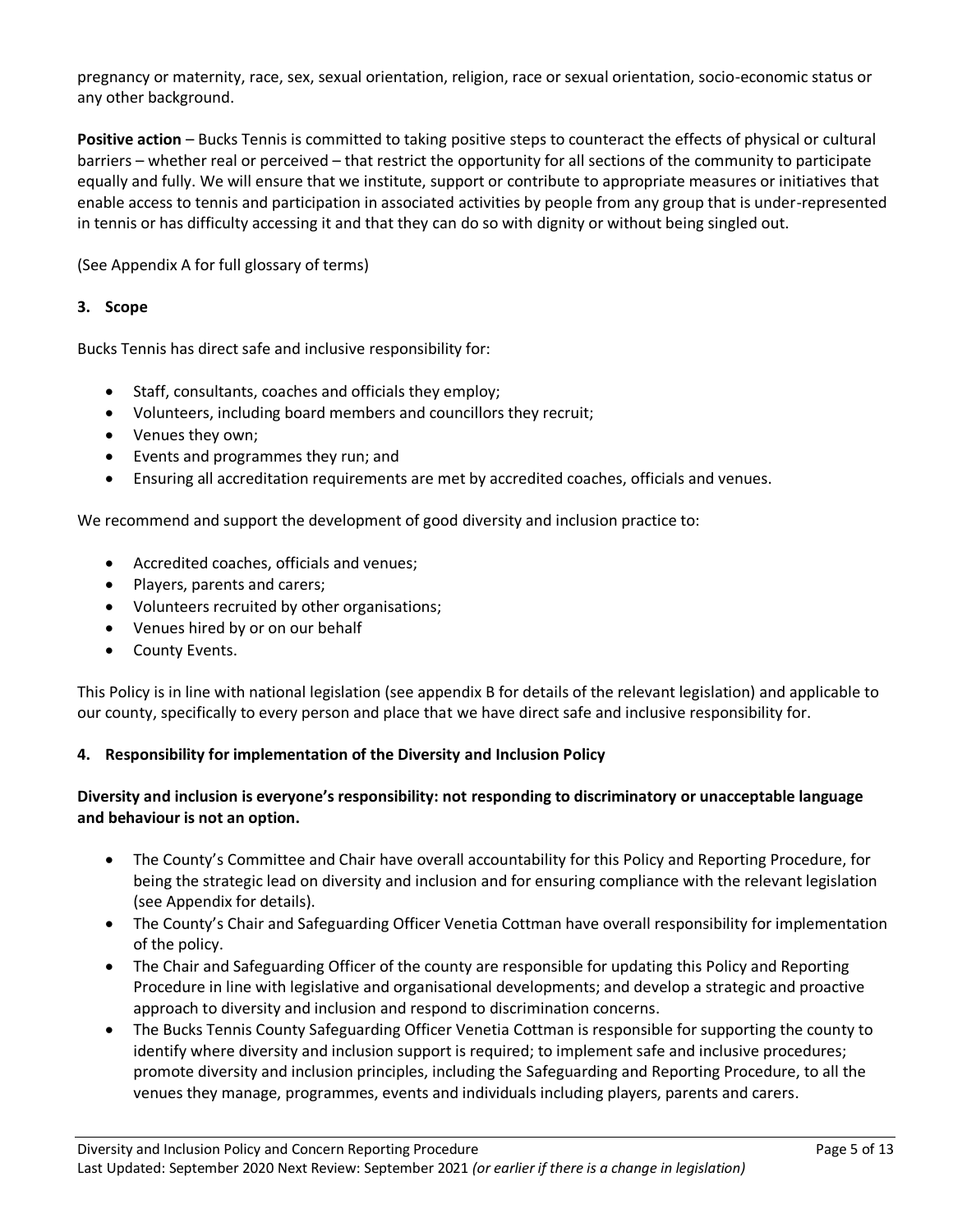- All staff, consultants, coaches, officials and volunteers involved in tennis are responsible for raising diversity and inclusion concerns with the County Safeguarding Officer to start with; then the Safe and Inclusive Tennis team if applicable, as outlined in the Reporting Procedure.
- Players, parents and guardians are responsible for upholding the Code of Conduct and Reporting Procedure.
- Bucks Tennis is committed to:
	- $\circ$  formally adopt this policy,
	- $\circ$  take steps to ensure that our committee, members, participants and volunteers behave in accordance with the policy, including where appropriate taking disciplinary action under our constitution;
	- $\circ$  ensure that access to membership as well as access to participation is open and inclusive;
	- $\circ$  publish accurate information about the location and accessibility of our facilities; and
	- o support measures and initiatives that British Tennis may institute or take part in to advance the aims of this policy as part of our commitment to our LTA membership.

Where there is a diversity and inclusion concern/disclosure:

• The individual who is told about, hears, or is made aware of the concern/disclosure is responsible for following the [Concern Reporting Procedure](#page-0-0) above

#### **5. Breaches of the Diversity and Inclusion Policy, Standards, Code of Conduct and Reporting Procedure**

Where there are concerns that diversity and inclusion good practice has not been followed, all staff are encouraged to follow the county's whistleblowing policy; consultants, coaches, officials, volunteers and players are encouraged to:

1. Complain directly to the person or organisation and seek resolution. In the first instance, this can often resolve many disputes or concerns.

2. If required, you can contact the LTA Safeguarding Team: safeguarding@lta.org.uk - they can assist in liaising with the club and investigating the matter. Alternatively, the NSPCC Whistleblowing advice line: 0800 028 0285; help@nspcc.org.uk can be contacted.

3. Seek further advice from the Equality Advisory Support Service a call on 0808 800 0082. For further information their website is: http://www.equalityadvisoryservice.com/app/ask

If someone comes to you with a concern around discrimination, listen to their complaint, reassure them and advise them of the routes listed above (1-3).

Breaches of this Policy and/or failure to comply with the outlined responsibilities may result in the following by the LTA, Tennis Scotland, Tennis Wales and/or the Tennis Foundation:

- Venues Potential removal of LTA accreditation
- Staff disciplinary action leading to possible dismissal and legal action.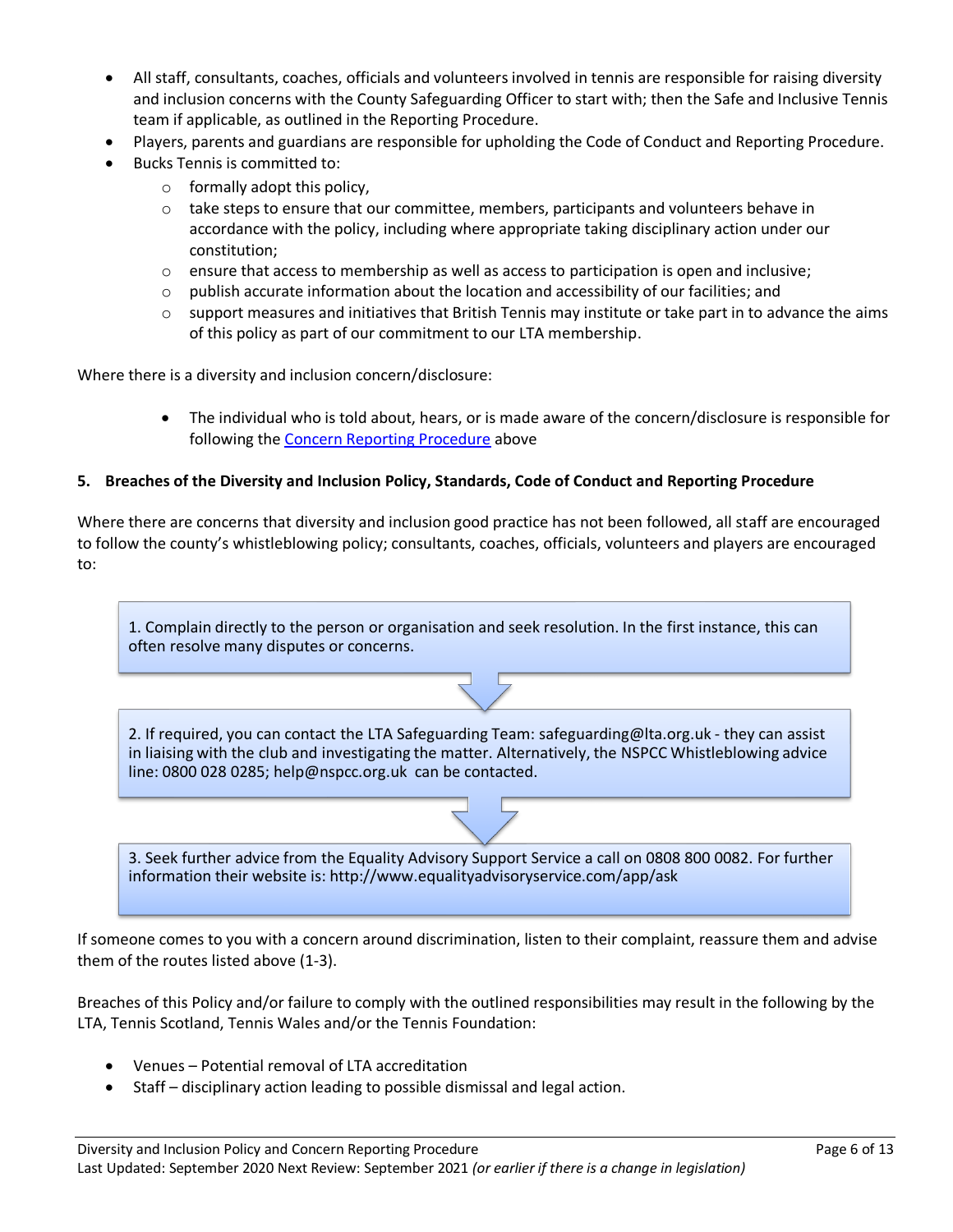- Contracted consultants, officials and coaches termination of current and future roles within all four organisations and possible legal action.
- Recruited volunteers, including councillors and board members termination of current and future roles within all four organisations and possible legal action.

Actions taken by staff, consultants, volunteers, officials, coaches, venues, clubs and/or events outside of the LTA, Tennis Scotland, Tennis Wales and/or the Tennis Foundation that are seen to contradict this Policy may be considered a violation of this Policy.

Where an appeal is lodged in response to a safeguarding decision made by the LTA Safeguarding Team and Safeguarding and Protection Committee and/or Licensing and Registration Committee, an independent appeal body such as Sport Resolutions may be used. Their decision is final.

# **6. Related policies and guidance**

- Safeguarding Policy
- Whistle-blowing Policy
- Anti-Bullying Policy
- Data Protection Policy
- And others as may be identified from time to time.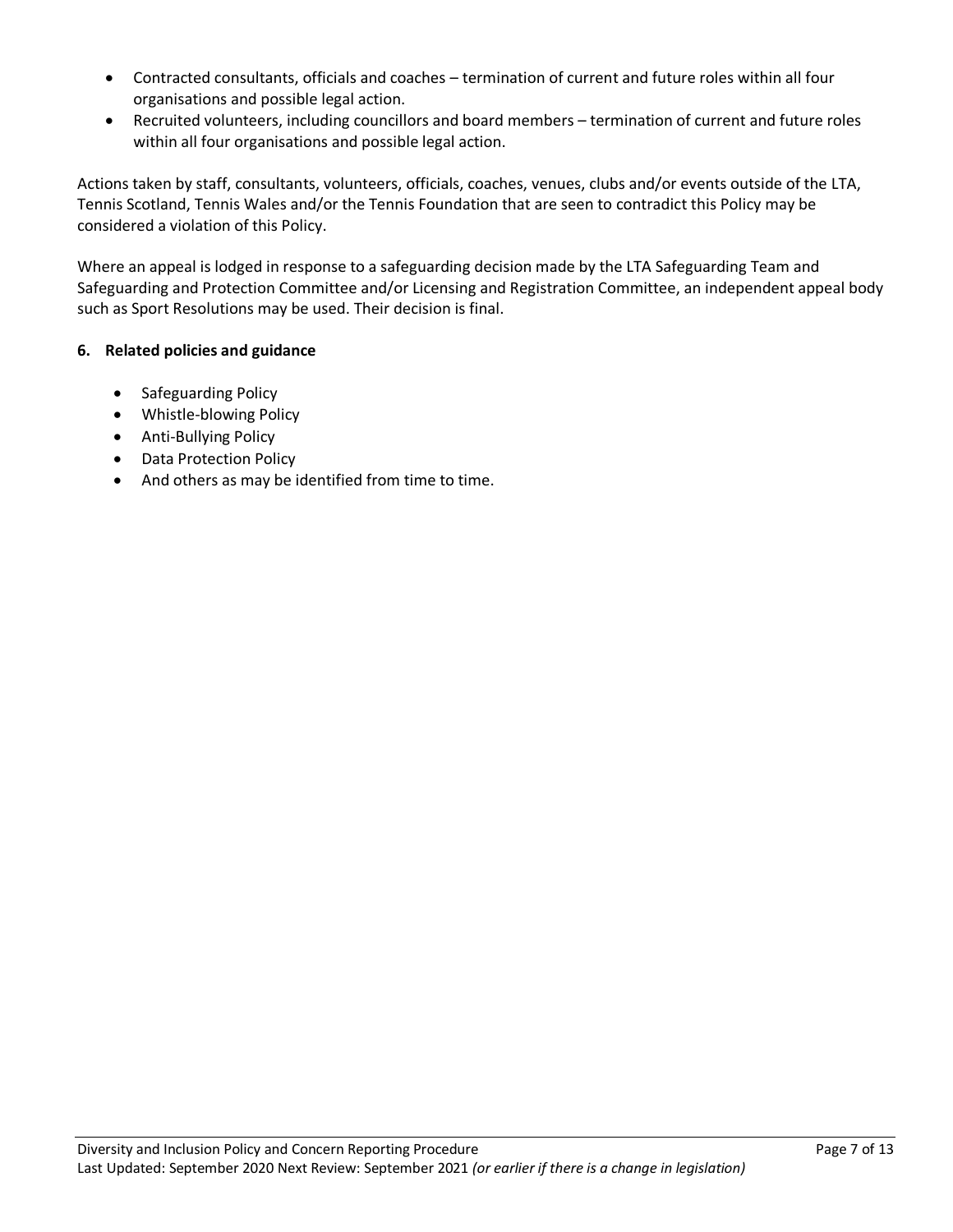# **Codes of Conduct**

#### **All members of staff and volunteers agree to:**

- Prioritise the well-being of all children and adults at risk at all times
- Treat all children and adults at risk fairly and with respect
- Be a positive role model. Act with integrity, even when no one is looking
- Help to create a safe and inclusive environment both on and off court
- Not allow any rough or dangerous behaviour, bullying or the use of bad or inappropriate language
- Report all allegations of abuse or poor practice to the County Safeguarding Officer
- Not use any sanctions that humiliate or harm a child or adult at risk
- Value and celebrate diversity and make all reasonable efforts to meet individual needs
- Keep clear boundaries between professional and personal life, including on social media
- Have the relevant consent from parents/carers, children and adults before taking or using photos and videos
- Refrain from making physical contact with children or adults unless it is necessary as part of an emergency or congratulatory (e.g. handshake / high five)
- Refrain from smoking and consuming alcohol during club activities or coaching sessions
- Ensure roles and responsibilities are clearly outlined and everyone has the required information and training
- Avoid being alone with a child or adult at risk unless there are exceptional circumstances
- Refrain from transporting children or adults at risk, unless this is required as part of a county activity (e.g. away match) and there is another adult in the vehicle
- Not abuse, neglect, harm or discriminate against anyone; or act in a way that may be interpreted as such
- Not have a relationship with anyone under 18 for whom they are coaching or responsible for
- Not to have a relationship with anyone over 18 whilst continuing to coach or be responsible for them

#### **All children agree to:**

- Be friendly, supportive and welcoming to other children and adults
- Play fairly and honestly
- Respect county staff, volunteers and Officials and accept their decisions
- Behave, respect and listen to your coach
- Take care of your equipment and club property
- Respect the rights, dignity and worth of all participants regardless of age, gender, ability, race, culture, religion or sexual identity
- Not use bad, inappropriate or racist language, including on social media
- Not bully, intimidate or harass anyone, including on social media
- Not smoke, drink alcohol or drugs of any kind on club premises or whilst representing the club at competitions or events
- Talk to the County Safeguarding Officer about any concerns or worries they have about themselves or others

#### **All adults agree to:**

• Positively reinforce your child and show an interest in their tennis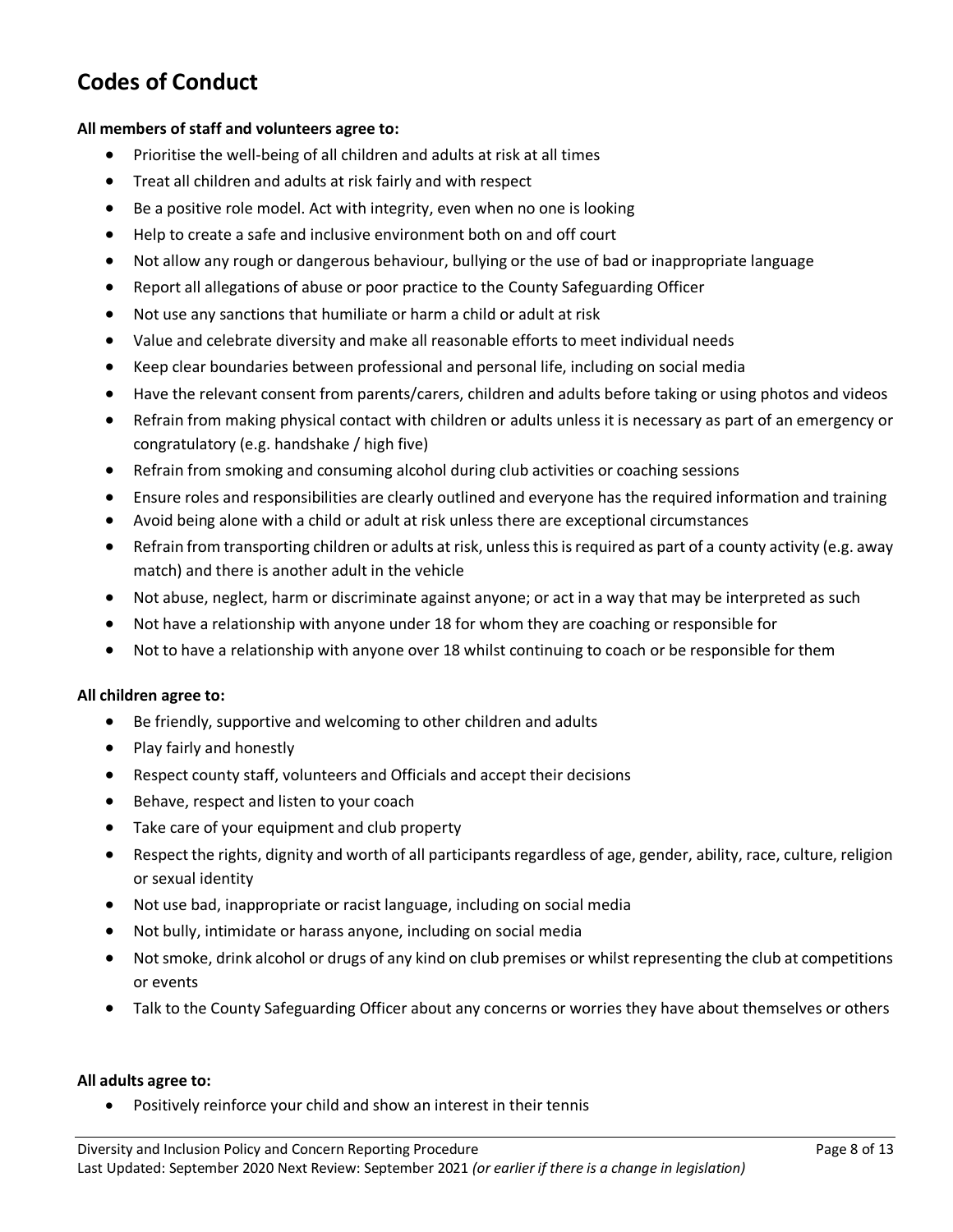- Use appropriate language at all times
- Be realistic and supportive
- Never ridicule or admonish a child for making a mistake or losing a match
- Treat all children, adults, volunteers, coaches, officials and members of staff with respect
- Behave responsibly at the venue; do not embarrass your child
- Accept the official's decisions and do not go on court or interfere with matches
- Encourage your child to play by the rules, and teach them that they can only do their best
- Deliver and collect your child punctually from the venue
- Ensure your child has appropriate clothing for the weather conditions
- Ensure that your child understands their code of conduct
- Adhere to your venue's safeguarding policy, diversity and inclusion policy, rules and regulations
- Provide emergency contact details and any relevant information about your child including medical history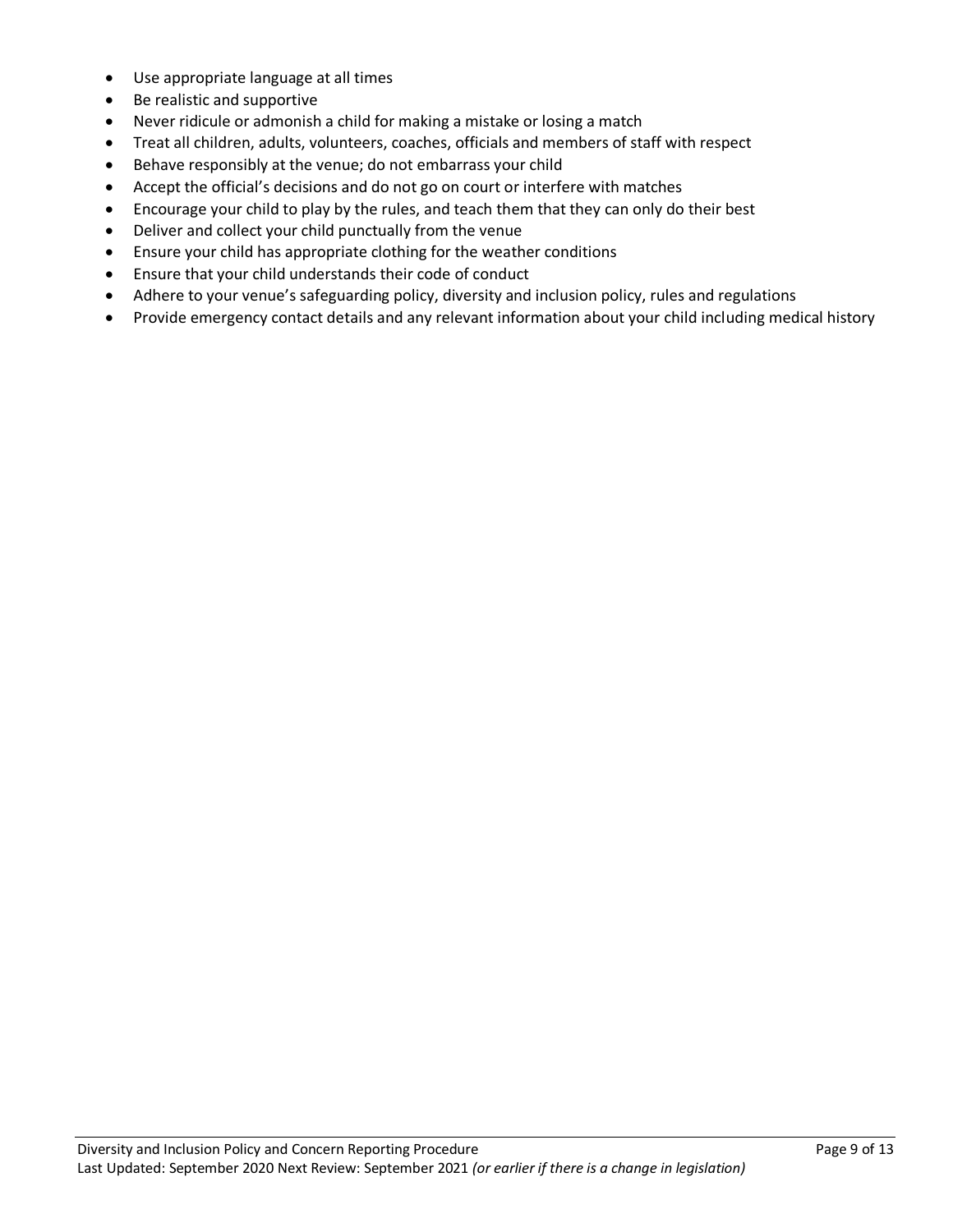# **Appendix A:**

#### **Glossary of terms**

**Age:** This refers to a person belonging to a particular age group, which can mean people of the same age (e.g. 32 year old's) or range of ages (e.g. 18 - 30-year old's, or people over 50).

**Bisexual or Bi:** – refers to a person who has an emotional and/or sexual orientation towards more than one gender.

**Bullying:** can involve any form of physical, emotional, sexual or discriminatory abuse. It can also include cyberbullying – using social media or mobile phones to perpetrate bullying.

**Direct discrimination:** treating someone less favourably than another person because of a protected characteristic.

**Disability:** A person having a physical or mental impairment that has a substantial and long-term adverse effect on that person's ability to carry out normal day-to-day activities.

**Discrimination:** treating someone in a less favourable way and causing them harm, because of their age, disability, gender reassignment, marriage or civil partnership, pregnancy or maternity, race, religion or belief, sex or sexual orientation.

**Discrimination by association:** discrimination against someone because they are associated with another person who possesses a protected characteristic.

**Discrimination by perception:** discrimination against someone because of the belief that someone possesses a protected characteristic.

**Diversity:** acknowledging and celebrating the differences between groups of people and between individuals**.**

**Equality**: treating everyone with fairness and respect and recognising and responding to the needs of individuals. Taking positive actions to address existing disadvantages and barriers affecting how people engage with and participate in tennis.

**Ethnicity**: the social group a person belongs to, and either identifies with or is identified with by others, as a result of a mix of cultural and other factors including language, diet, religion, ancestry and physical features traditionally associated with race. Ethnicity is essentially self-defined and may change over time.

**Gay**: refers to a man who has an emotional, romantic and/or sexual orientation towards men. Also, a generic term for lesbian and gay sexuality - some women define themselves as gay rather than lesbian.

**Gender identity: t**his is an individual's internal self-perception of their own gender. A person may identify as a man, as a woman, as neither man or woman (non-binary) or as androgyne/polygender.

**Gender reassignment**: The process of changing or transitioning from one gender to another.

**Harassment:** unwanted conduct related to a relevant protected characteristic, which has the purpose or effect of violating an individual's dignity or creating and intimidating, hostile, degrading, humiliating or offensive environment for that individual or creates an intimidating, hostile, degrading, humiliating or offensive environment. The focus is on the perception of the complainant not the intent of the perpetrator. Employees can complain of behaviour they find offensive even if it is not directed at them.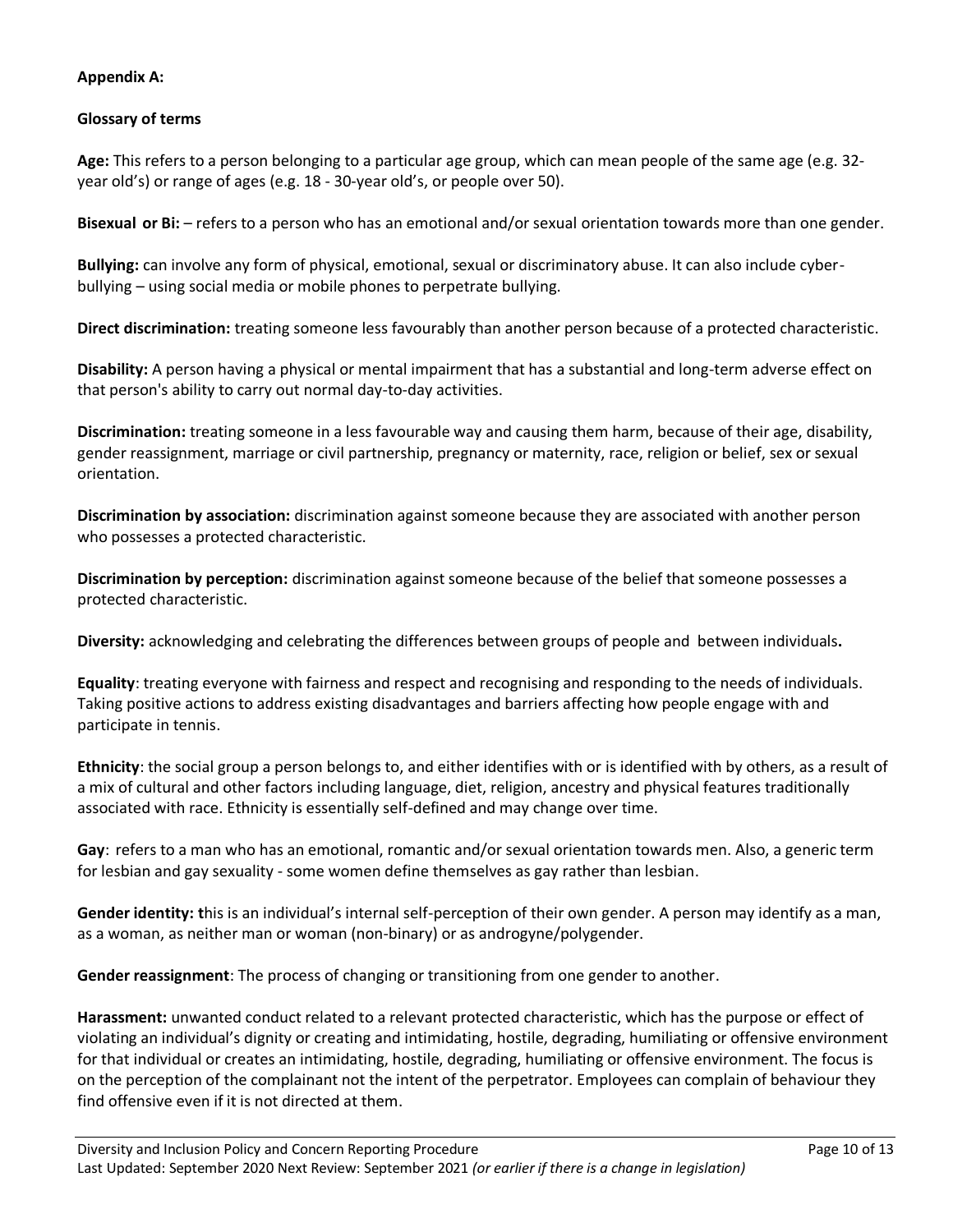**Hate crime:** crime that is targeted at a person because of hostility or prejudice towards that person's disability, race or ethnicity, religion or belief, sexual orientation or transgender identity. This can be committed against a person or property.

**Homophobia**: the fear, unreasonable anger, intolerance or/and hatred toward homosexuality, lesbian gay and bisexual people whether that person is homosexual or not.

**Inclusive leadership** – leaders who are aware of their own biases and preferences, actively seek out and consider different views and perspectives to inform better decision-making. They see diverse talent as a source of competitive advantage and inspire diverse people to drive organisational and individual performance towards a shared vision.

**An Inclusive Leader** – is a role model exemplar of inclusive behaviour; listens to and seeks out the views of diverse people and takes account of these views, without bias, in the decisions they make; appreciates that a diverse group of people will generate more creative solutions to problems and encourages this; inspires people through a shared vision of future success and motivates them to deliver it; leverages difference for high performance and provides responsive excellence to customers', clients' and service users' needs; provides positive feedback to boost people's self-efficacy; puts effort into helping diverse people identify their talents and develop them for performance now and future advancement; communicates authentically and honestly in a way that inspires trust, loyalty and wellbeing.

**Inclusion:** recognising that people from different backgrounds may have difference needs and expectations and may experience barriers in trying to access tennis. An inclusive venue is one that takes steps to attract and engage with people from many different backgrounds and meet their needs so that everyone has a positive experience and has the opportunity to achieve their potential.

**Indirect discrimination:** a practice, policy or rule which applies to everyone in the same way, but that has a worse effect on some people than others.

**LGBTQ:** an acronym for Lesbian, Gay, Bisexual, Trans and Questioning.

**Lesbian**: a woman who has an emotional romantic and /or sexual orientation towards women.

**Monitoring equality**: refers to data collection and analysis to check if people with protected characteristics are participating and being treated equally. For example: monitoring of the number of people with a disability who play tennis at our venue.

**Non-binary** – an umbrella term for a person who does not identify as only male or only female, or who may identify as both.

**Positive action:** a range of lawful actions that seek to overcome or minimise disadvantages (for example in employment opportunities) that people who share a protected characteristic have experienced, or to meet their different needs.

**Pregnancy and maternity**: pregnancy is the condition of being pregnant or expecting a baby. Maternity refers to the period after the birth, and is linked to maternity leave in the employment context. In the non-work context, protection against maternity discrimination is for 26 weeks after giving birth, and this includes treating a woman unfavourably because she is breastfeeding.

**Questioning**: it refers to the process of exploring your own sexual orientation and/or gender identity.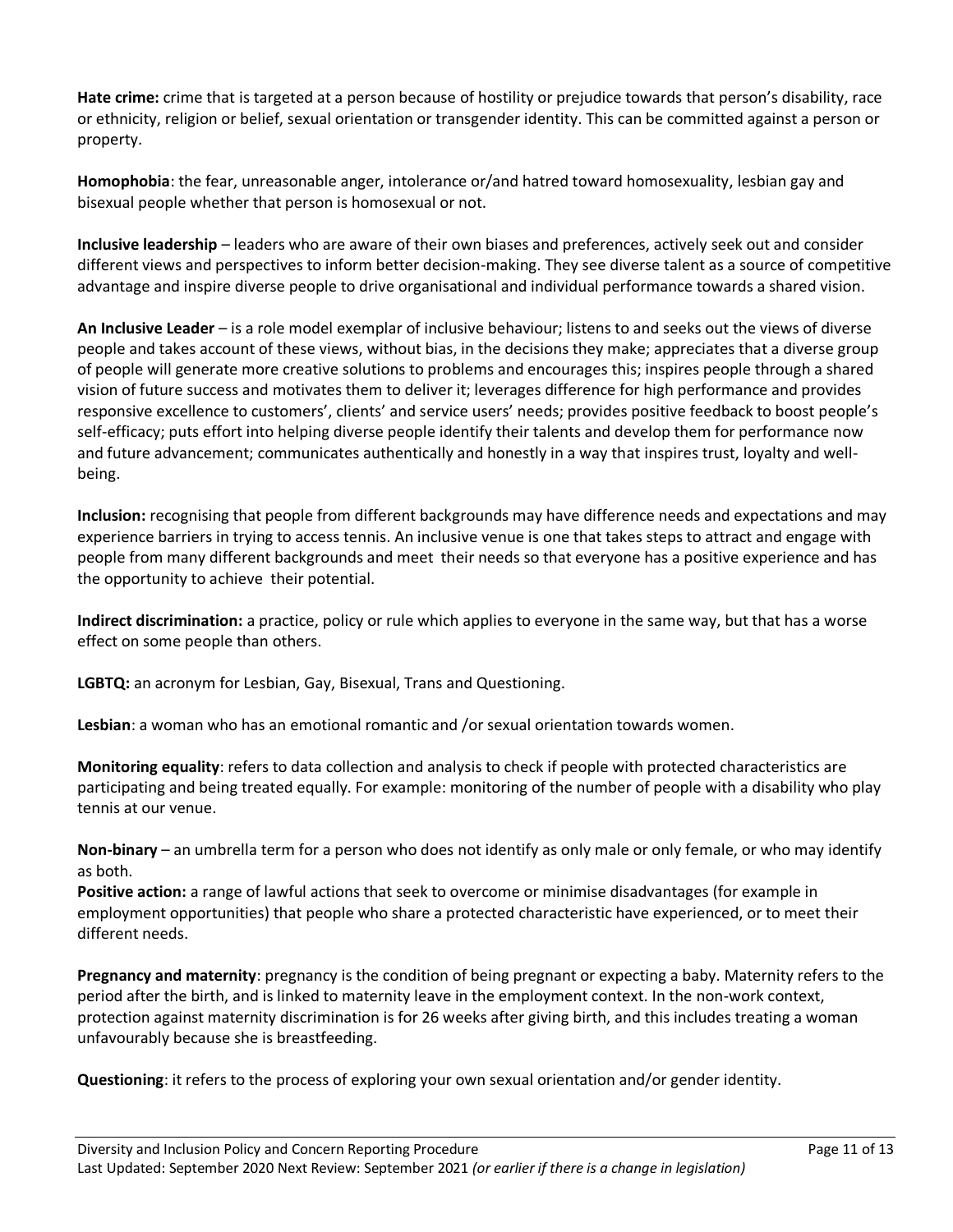**Race:** refers to the protected characteristic of race. It refers to a group of people defined by their race, colour, and nationality (including citizenship) ethnic or national origins.

**Radicalisation, extremism and terrorist behavior**: Radicalisation is the process by which a person comes to support terrorism and/or forms of extremism. Extremism is vocal or active opposition to fundamental British values, including democracy, the rule of law, individual liberty and mutual respect and tolerance of different faiths and beliefs. There is no single way to identify an individual who is likely to be susceptible to extremist ideology. The internet and the use of social media can be a major factor in the radicalisation of people.

**Reasonable adjustment**: What is considered reasonable will depend on all the circumstances of the case including the size of an organisation and its resources, what is practicable, the effectiveness of what is being proposed and the likely disruption that would be caused by taking the measure in question as well as the availability of financial assistance

**Religion or belief:** religion has the meaning usually given to it but belief includes religious and philosophical beliefs including lack of belief (e.g. atheism). Generally, a belief should affect your life choices or the way you live for it to be included in the definition.

**Sex:** refers to the biological makeup such as primary and secondary sexual characteristics, genes, and hormones. The legal sex is usually assigned at birth and has traditionally been understood as consisting of two mutually exclusive groups, namely men and women.

**Sexual orientation:** a person's emotional, romantic and/or sexual attraction to another person.

**Trans:** an umbrella term to describe people whose gender is not the same as, or does not sit comfortably with, the sex they were assigned at birth. Trans people may describe themselves using one or more of a wide variety of terms, including (but not limited to) transgender, cross dresser, non-binary, genderqueer (GQ).

**Transphobia**: the fear, unreasonable anger, dislike, intolerance or/and hatred toward trans people, whether that person has undergone gender reassignment or is perceived to have done that.

**Transsexual Person:** someone who has started the process of changing their gender identity is undergoing or has undergone gender reassignment.

**Unconscious bias or implicit bias:** this refers to a bias that we are unaware of, and which happens outside of our control. It is a bias that happens automatically and is triggered by our brain making quick judgments and assessments of people and situations, influenced by our background, cultural environment and personal experiences.

**Victimisation:** when someone is treated badly because they have made or supported a complaint or grievance.